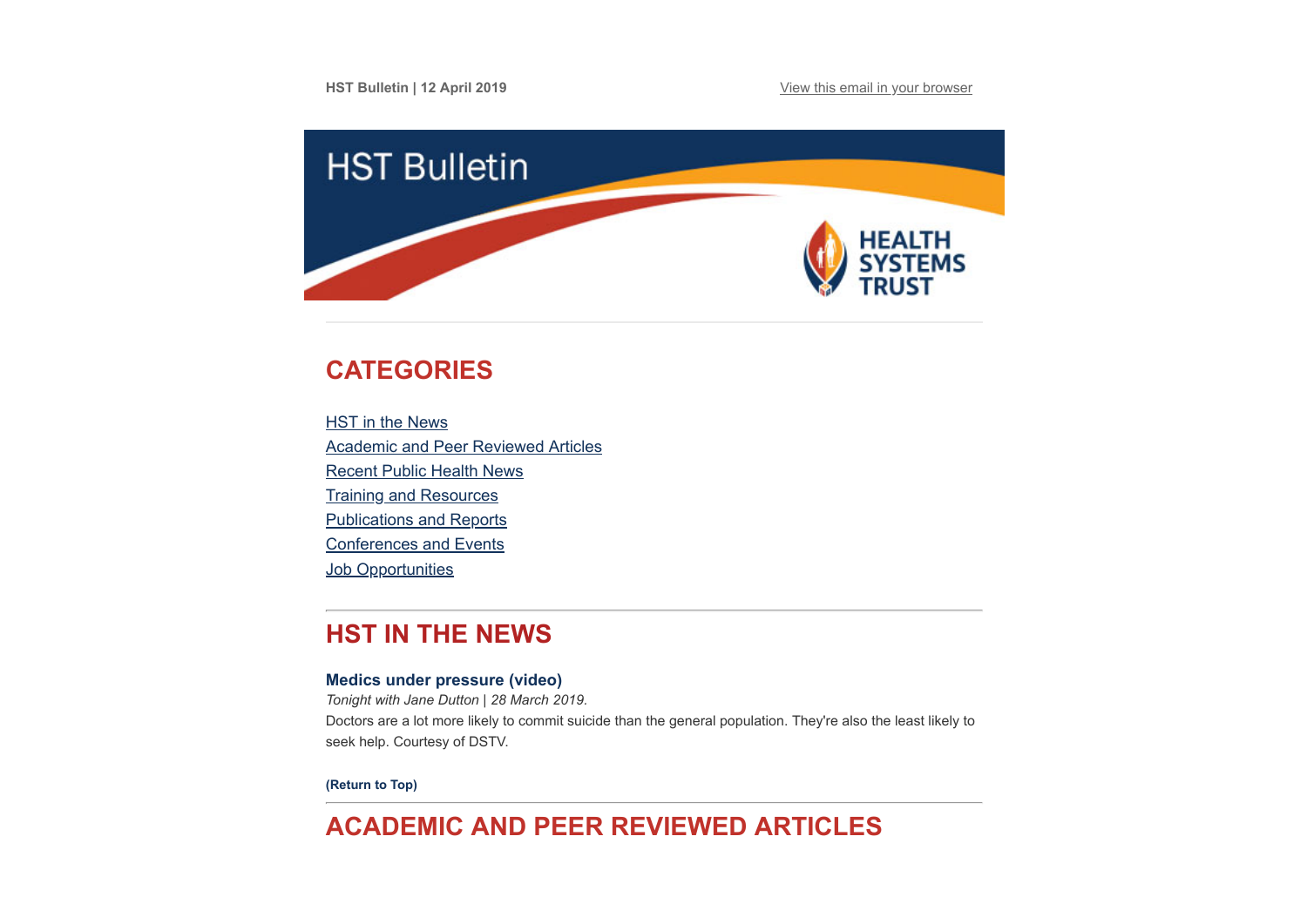## **[Prevalence and predictors of postpartum depression by HIV status and timing of HIV](https://journals.plos.org/plosone/article?id=10.1371/journal.pone.0214849) diagnosis in Gauteng, South Africa**

### *PlosOne | Published: 4 April 2019.*

*Idah Mokhele, Cornelius Nattey, Nelly Jinga, Constance Mongwenyana, Matthew P Fox, Dorina Onoya* Postpartum depression (PPD) is a common mental health condition that can compromise the quality of life and functional capacity of mothers and cause health and developmental problems in children born to affected mothers. We set out to measure the prevalence of PPD comparing postpartum HIV-1 infected women with pre-pregnancy HIV care experience, newly diagnosed (in latest pregnancy) HIV-1 infected women and HIV negative women, and to identify predictors of major PPD among these women in a periurban clinic in South Africa.

## **["I am still negative": Female sex workers' perspectives on uptake and use of daily](https://journals.plos.org/plosone/article?id=10.1371/journal.pone.0212271) pre-exposure prophylaxis for HIV prevention in South Africa**

*PlosOne | Published: 9 April 2019.*

*Robyn Eakle, Rutendo Bothma, Adam Bourne, Sanele Gumede, Keneilwe Motsosi, Helen Rees* Women remain highly vulnerable to HIV infection in sub-Saharan Africa, with female sex workers (FSWs) facing some of the highest rates of HIV. Oral pre-exposure prophylaxis (PrEP) has the potential to reduce new infections among populations at highest risk and end-user perspectives of actual use in 'real-world' settings are critical to informing PrEP implementation. This paper presents findings from serial in-depth interviews (IDIs) conducted with FSW participants during the course of the Treatment And Prevention for Sex workers (TAPS) Demonstration Project in South Africa, exploring the lived experiences and perceptions of taking up and using PrEP.

### **[Patterns of Co-occurring Comorbidities in People Living With HIV](https://academic.oup.com/ofid/article/5/11/ofy272/5144106)**

*Open Forum Infectious Diseases | Published: 24 October 2018. Davide De Francesco, Sebastiaan O Verboeket, Jonathan Underwood, Emmanouil Bagkeris, Ferdinand W Wit, Patrick W G Mallon, Alan Winston, Peter Reiss, et al* The aims of this study were to identify common patterns of comorbidities observed in people living with HIV (PLWH), using a data-driven approach, and evaluate associations between patterns identified. Principal component analysis (PCA) identified 6 patterns among the 1073 POPPY PLWH (85.2% male; median age [interquartile range {IQR}], 52 [47–59] years): cardiovascular diseases (CVDs), sexually transmitted diseases (STDs), mental health problems, cancers, metabolic disorders, chest/other infections.

## **[National guidance and district-level practices in the supervision of community](https://human-resources-health.biomedcentral.com/articles/10.1186/s12960-019-0360-x) health workers in South Africa: a qualitative study**

*BMC Human Resources for Health | Published: 3 April 2019. Tumelo Assegaai, Helen Schneider*

Supportive supervision is considered critical to community health worker programme performance, but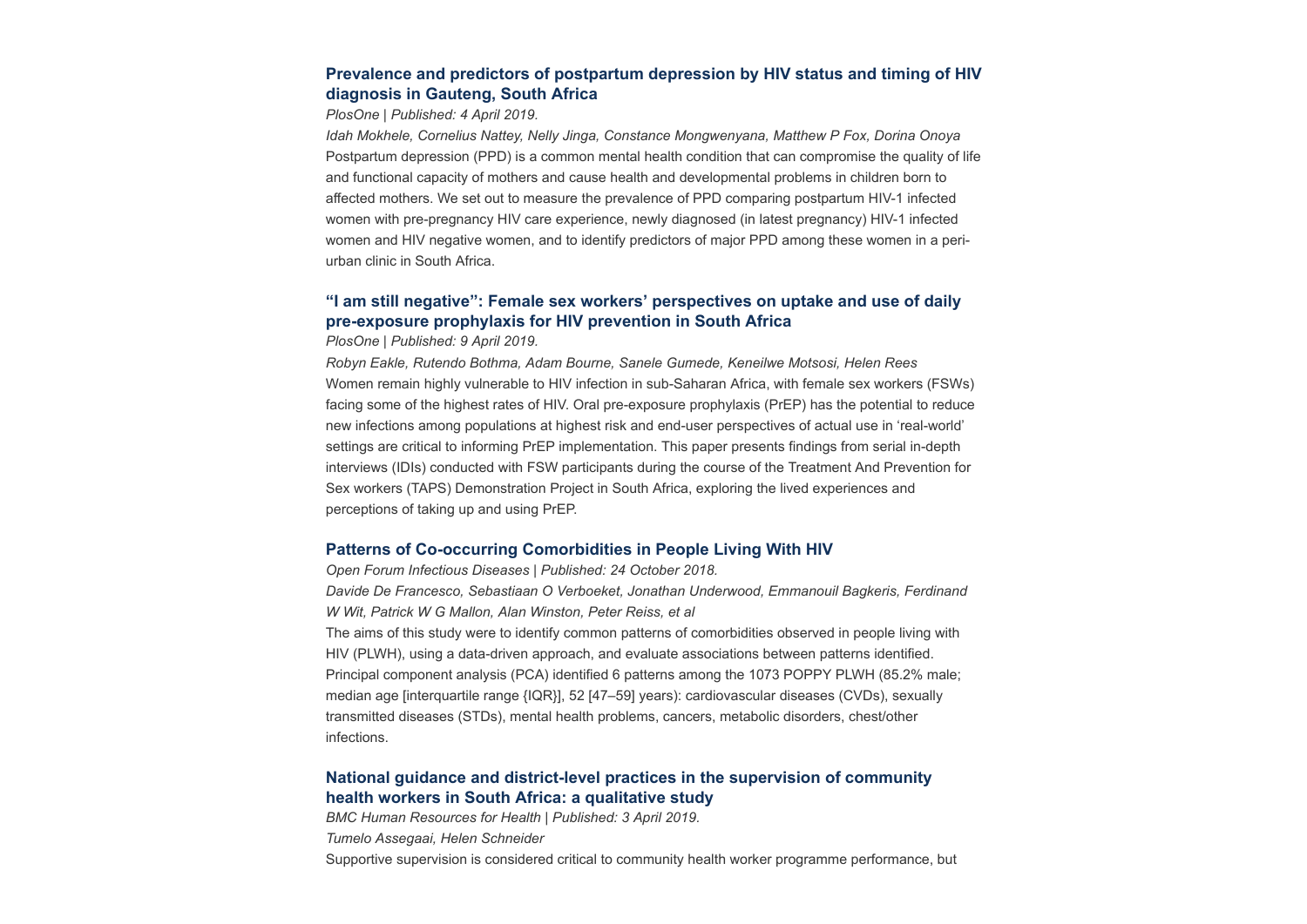there is relatively little understanding of how it can be sustainably done at scale. Supportive supervision is a holistic concept that encompasses three key functions: management (ensuring performance), education (promoting development) and support (responding to needs and problems). Drawing on the experiences of the ward-based outreach team (WBOT) strategy, South Africa's national community health worker (CHW) programme, this paper explores and describes approaches to supportive supervision in policy and programme guidelines and how these are implemented in supervision practices in the North West Province, an early adopter of the WBOT strategy. Outreach teams typically consist of six CHWs plus a nurse outreach team leader (OTL).

## **[Effects and determinants of tuberculosis drug stockouts in South Africa](https://bmchealthservres.biomedcentral.com/articles/10.1186/s12913-019-3972-x)**

*BMC Health Services Research | Published: 3 April 2019.*

*LEM Koomen, R Burger, EK A van Doorslaer*

The frequent occurrence of medicine stockouts represents a significant obstacle to tuberculosis control in South Africa. Stockouts can lead to treatment alterations or interruptions, which can impact treatment outcomes. This study investigates the determinants and effects of TB drug stockouts and whether poorer districts are disproportionately affected.

## **[Health effects of dietary risks in 195 countries, 1990–2017: a systematic analysis for](https://www.thelancet.com/journals/lancet/article/PIIS0140-6736(19)30041-8/fulltext#%20) the Global Burden of Disease Study 2017**

*The Lancet | Published: 3 April 2019.*

*GBD 2017 Diet Collaborators*

Suboptimal diet is an important preventable risk factor for non-communicable diseases (NCDs); however, its impact on the burden of NCDs has not been systematically evaluated. This study aimed to evaluate the consumption of major foods and nutrients across 195 countries and to quantify the impact of their suboptimal intake on NCD mortality and morbidity.

#### **[\(Return to Top\)](#page-0-1)**

## <span id="page-2-0"></span>**RECENT PUBLIC HEALTH NEWS**

#### **[Urban-rural inequalities will hamper a successful NHI](https://www.health-e.org.za/2019/04/10/rural-versus-urban-towards-a-nhi/)**

*Health-e News | 10 April 2019.*

Rural areas bear the brunt of healthcare worker shortages and this inequality needs to be solved, before any form of National Health Insurance (NHI) is possible.

## **[Health department scrambles to stop US cut in HIV funds](https://www.businesslive.co.za/bd/national/health/2019-04-10-health-department-scrambles-to-stop-us-cut-in-hiv-funds/)**

#### *BD Live | 10 April 2019.*

Poorly performing treatment programmes prompt move to reduce assistance as more people stop treatment than have started.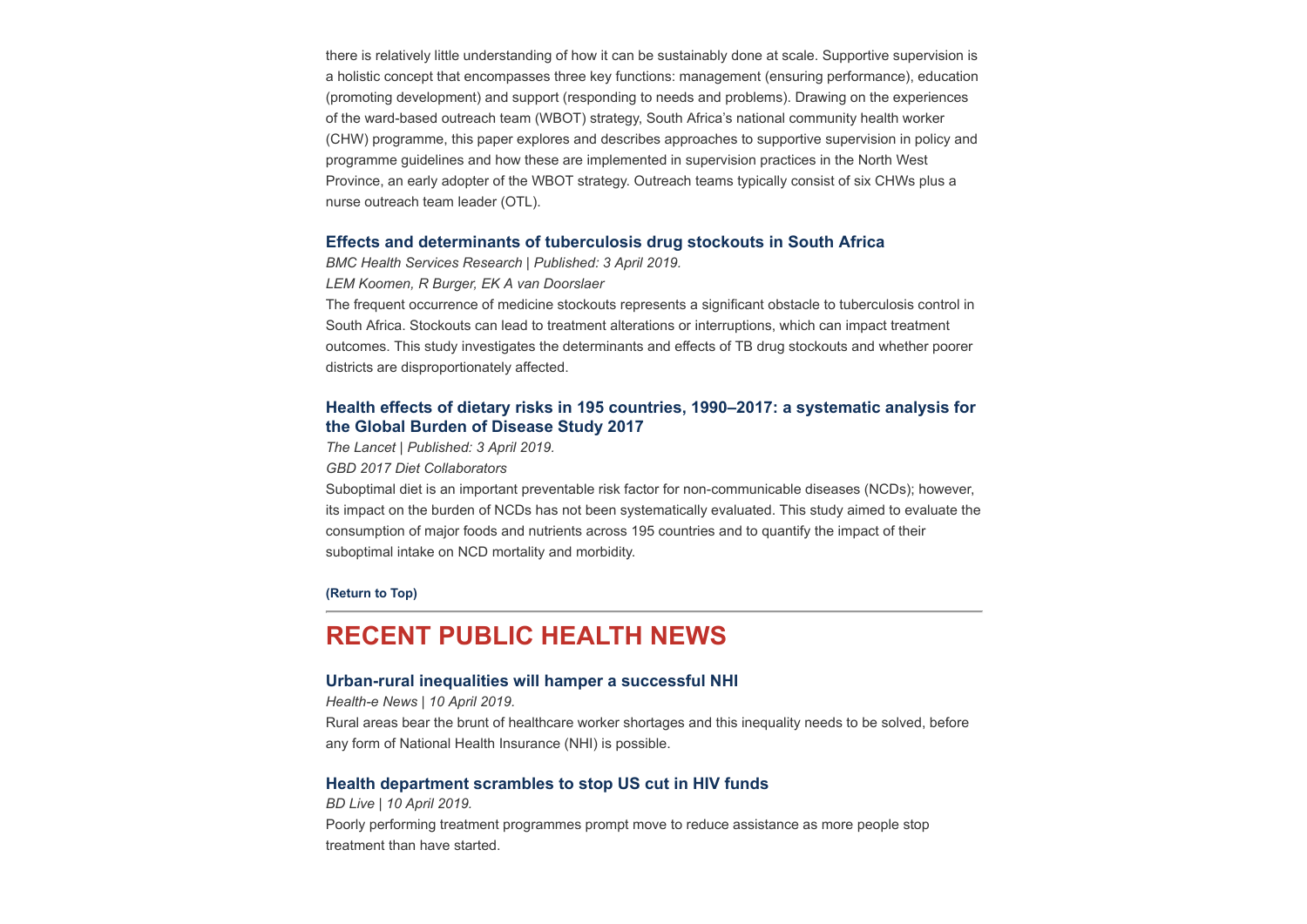### **['You often get sick': the deadly toll of illegal gold mining in South Africa](https://www.theguardian.com/global-development/2019/apr/09/you-often-get-sick-deadly-toll-illegal-gold-mining-south-africa-durban-deep?utm_source=Global+Health+NOW+Main+List&utm_campaign=44211f6398-EMAIL_CAMPAIGN_2019_04_09_10_21&utm_medium=email&utm_term=0_8d0d062dbd-44211f6398-2811001)**

*The Guardian | 9 April 2019.*

Driven by need, tens of thousands of women are risking death, disease and sexual violence to scrape a living in the country's informal mining sector.

## **[First year of PrEP in Scotland: more users than expected, few dropouts, few HIV](https://www.medicalbrief.co.za/archives/first-year-prep-scotland-users-expected-dropouts-hiv-infections/) infections**

### *Medical Brief | 10 April 2019.*

The report on the first year of the implementation of pre-exposure prophylaxis (PrEP) through the National Health Service (NHS) in Scotland concludes: "Year one has been a resounding success in terms of establishing a new nationwide service – the first of its type in the UK and one of the first worldwide."

## **[A Global Public Health Epidemic Going Completely Untreated: Intimate Partner](https://www.forbes.com/sites/nicolefisher/2019/04/08/a-global-public-health-epidemic-going-completely-untreated-intimate-partner-violence/?utm_source=Global%2BHealth%2BNOW%2BMain%2BList&utm_campaign=44211f6398-EMAIL_CAMPAIGN_2019_04_09_10_21&utm_medium=email&utm_term=0_8d0d062dbd-44211f6398-2811001#53d5b2291701) Violence**

#### *Forbes | 8 April 2019.*

When thinking about traumatic brain injuries (TBI), most people immediately conjure images of NFL players, car accidents or nasty falls. But there is a global public health epidemic going completely unrecognized – and untreated: intimate partner violence (IPV). In fact, IPV is the most common form of violence against women in the world, with nearly 1 in 3 women age 15 or older experiencing physical or sexual IPV. And it occurs in all settings, amongst all socioeconomic, religious and cultural groups.

### **[Dabbling in weed could be good for democracy](https://www.dailymaverick.co.za/article/2019-04-10-dabbling-in-weed-could-be-good-for-democracy/)**

#### *Daily Maverick | 10 April 2019.*

It appears that cannabis's moment has arrived. Lobbyists agree that the time has come for it to emerge from the shadows and start flourishing, not just as a crop, but as an investment opportunity. Benefits for both the fiscus and business owners could, well, high. The world cannabis business could reach upwards of US\$630-billion in market value by 2040 — and that has investors reaching for their rizlas. But one African country is lagging. Guess which.

#### **[\(Return to Top\)](#page-0-1)**

## <span id="page-3-0"></span>**TRAINING AND RESOURCES**

## **[TB Data Hub](https://www.tbdiah.org/)**

#### *US AID | 2019.*

The TB Data, Impact Assessment and Communications Hub (TB DIAH) project, funded by the United States Agency for International Development (USAID), is associated with USAID's Global Accelerator to End Tuberculosis (TB). The Accelerator is USAID's new business model to focus on performance-based measures for combating TB. TB DIAH aims to ensure optimal demand for and analysis of TB data and the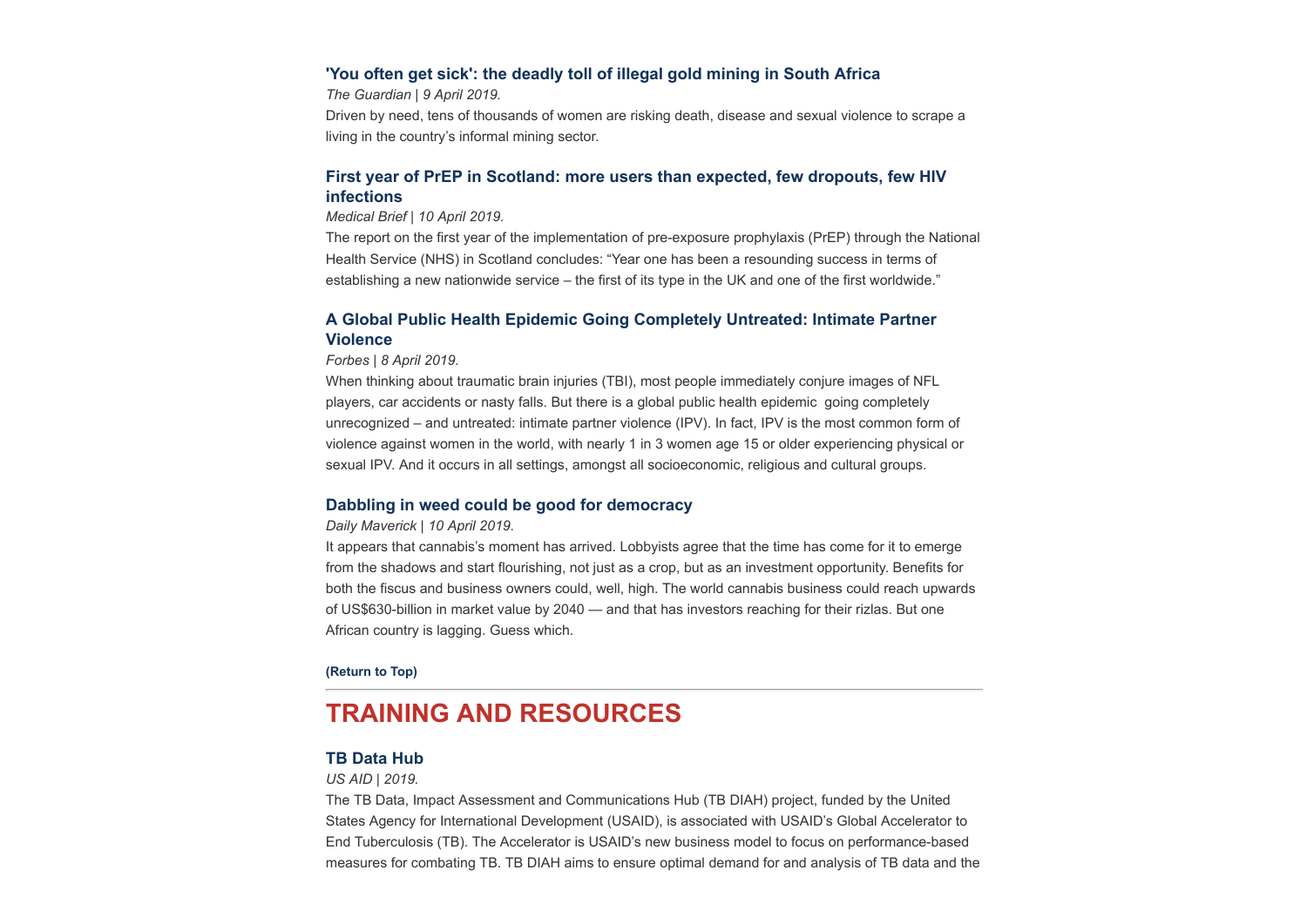appropriate use of such information to measure performance and to inform national TB programs and USAID interventions and policies. This website and data hub contain information, guidance, and tools for data users to achieve those ends.

#### **[\(Return to Top\)](#page-0-1)**

## <span id="page-4-0"></span>**PUBLICATIONS AND REPORTS**

## **[Protecting Rural Healthcare in Times of Economic Crisis - There is Another Way: An](https://www.groundup.org.za/media/uploads/documents/Austerity%20report_FINAL.pdf) Overview**

*Rural Health Advocacy Project | 9 April 2019.*

South Africa, unlike many other countries, was able to weather the initial impact of the 2008 global financial crisis. However, as the country's economy faltered, health expenditure started flat lining from 2012. The Rural Health Advocacy Project's (RHAP) 2015 report on the causes and implications of the moratoria on the filling of vacant posts in the public health sector we found that the practice was largely informed by budgetary constraints. After a long period of denial, findings of that report have since been confirmed by the National Department of Health (NDoH) as well as by a ministerial task team investigating service delivery in public health facilities across the nine provinces.

## **[Strengthening Capacity to Prevent HIV among Adolescent Girls and Young Women:](http://www.projsoar.org/wp-content/uploads/2019/03/Glbl_DREAMS_TA_FinalBrief.pdf) Supporting DREAMS programming results brief: Inspiring a new way of thinking**

*Project SOAR/ Population Council | 2019.*

The DREAMS (Determined, Resilient, Empowered, AIDS-free, Mentored, and Safe) Partnership aims to significantly reduce HIV infections among AGYW. Project SOAR provided technical assistance to DREAMS implementing partners (IPs) in five countries to design girl-centered programming and to improve their program coverage. Learn about the evidence-informed concepts, tools, and tactics that were the focus of SOAR's technical assistance and the lessons learned in fostering innovation among DREAMS IPs.

**[\(Return to Top\)](#page-0-1)**

## <span id="page-4-1"></span>**CONFERENCES AND EVENTS**

#### **[Anaesthesia refresher course](http://www.hst.org.za/Lists/HST%20Events/DispForm.aspx?ID=52)**

3-7 June 2019 Colleges of Medicine, Cape Town

**[VIIth Conference of the South African Immunology Society](http://www.hst.org.za/Lists/HST%20Events/DispForm.aspx?ID=54)** 18-20 June 2019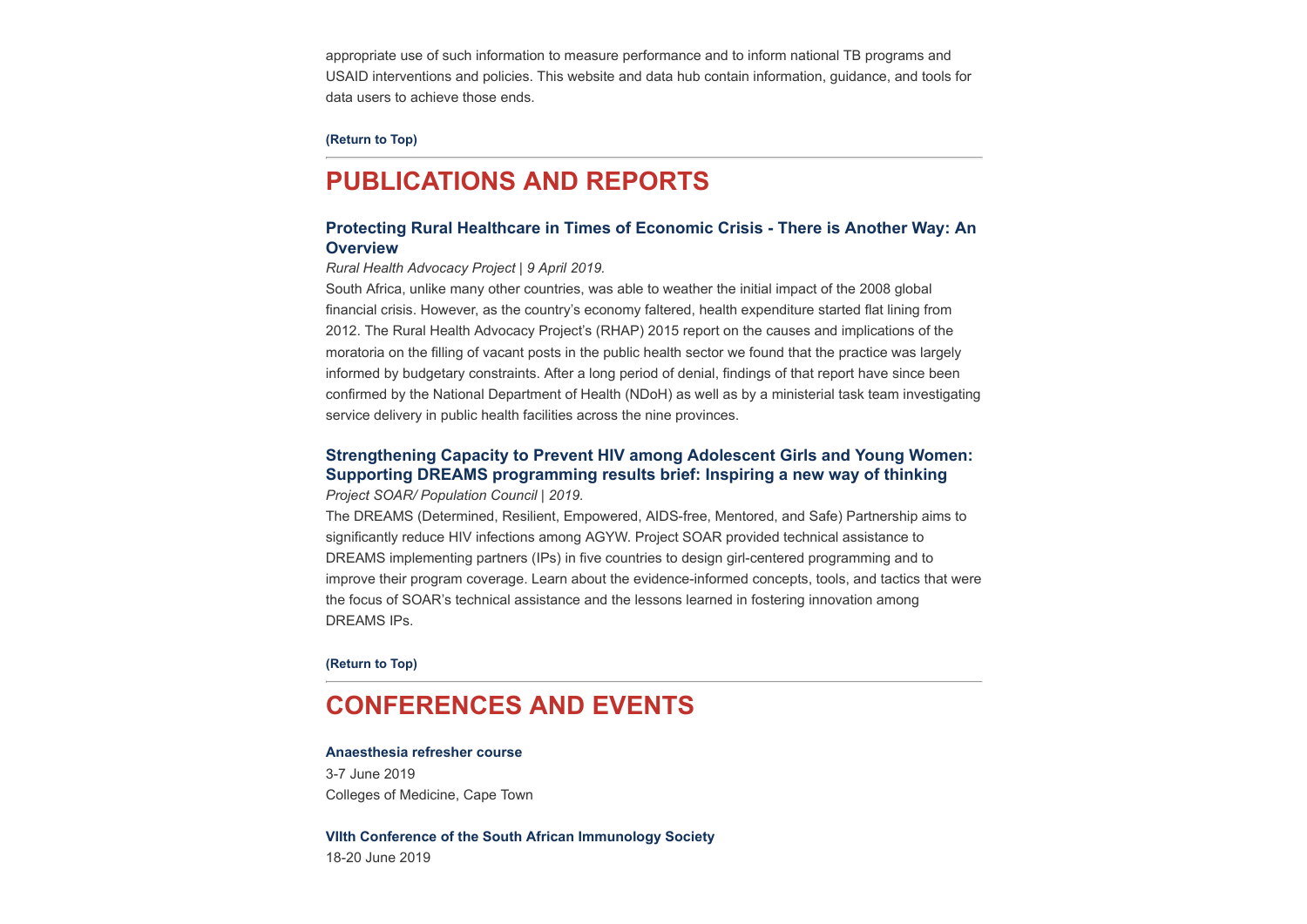aha Gateway hotel, Umhlanga, Kwa Zulu Natal, South Africa

### **[STI & HIV 2019 World Congress](http://www.hst.org.za/Lists/HST%20Events/DispForm.aspx?ID=43)**

14-17 July 2019 Vancouver Convention Centre East Building, in Vancouver, Canada

**[\(Return to Top\)](#page-0-1)**

## **JOB OPPORTUNITIES**

Please click on the job title for more information.

### **[Health Systems Trust: Lab Technician](http://www.hst.org.za/Pages/Lab-Technician-.aspx)**

Closing Date: 18 April 2019

**[Health Systems Trust: Self-Screening Co-ordinator](http://www.hst.org.za/Pages/Self-Screening-Co-ordinator.aspx)** Closing Date: 18 April 2019

**[Health Systems Trust: Administrator](http://www.hst.org.za/Pages/Administrator.aspx)** Closing Date: 18 April 2019

**[Health Systems Trust: Pharmacists \(15\)](http://www.hst.org.za/Pages/Pharmacists.aspx)** Closing Date: 18 April 2019

**[Health Systems Trust: Pharmacist Assistants \(48\)](http://www.hst.org.za/Pages/Pharmacist-Assistants.aspx)** Closing Date: 18 April 2019

**[Health Systems Trust: Pharmacy Manager](http://www.hst.org.za/Pages/Pharmacy-Manager.aspx)** Closing Date: 18 April 2019

**[Health Systems Trust: Phlebotomists](http://www.hst.org.za/Pages/Phlebotomists.aspx)** Closing Date: 18 April 2019

**[Health Systems Trust: Junior Administrator](http://www.hst.org.za/Pages/Junior-Administrator-.aspx)** Closing Date: 18 April 2019

**[Health Systems Trust: Senior Administrator](http://www.hst.org.za/Pages/Senior-Administrator-.aspx)** Closing Date: 18 April 2019

**[Health Systems Trust: \(CCMDD\) National Programme Co-ordinator](http://www.hst.org.za/Pages/CCMDD-National-Programme-Co-ordinator-.aspx)**